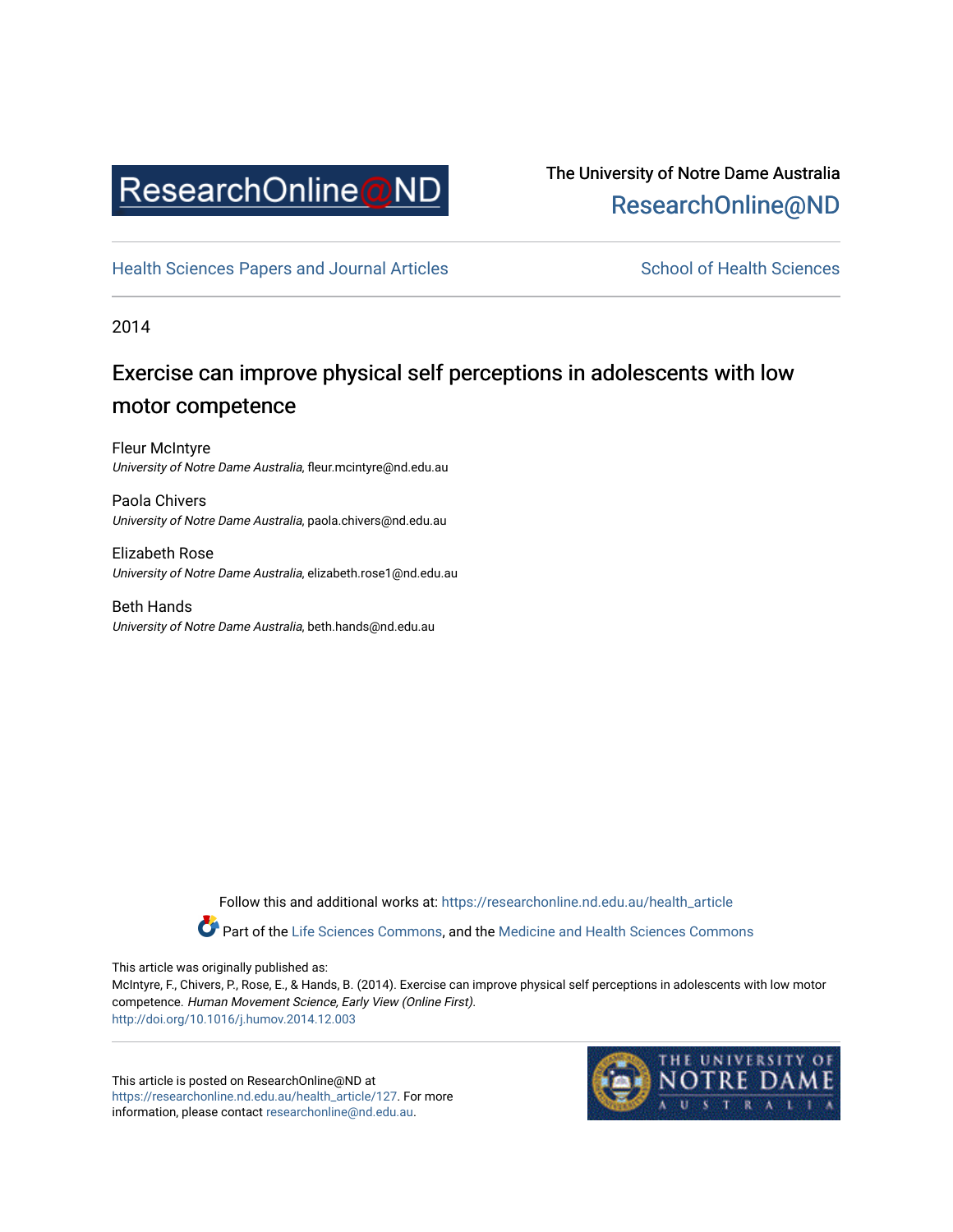Exercise can improve physical self perceptions in adolescents with low motor competence

Fleur McIntyre<sup>a</sup>, Paola Chivers<sup>b</sup>, Dawne Larkin<sup>c</sup>, Elizabeth Rose<sup>b</sup>, Beth Hands<sup>b</sup>

a School of Health Science, The University of Notre Dame Australia, Fremantle, Australia b Institute for Health Research, The University of Notre Dame Australia, Fremantle, Australia c School of Sport Science, Exercise and Health, The University of Western Australia, Crawley, Australia

## **Corresponding author**

Dr Fleur McIntyre

- $\boxtimes$  Senior lecturer, School of Health Sciences, The University of Notre Dame Australia, 19 Mouat Street (PO Box 1225), Fremantle, WA, 6959, Australia.
- $\mathbf{r}$ +61 8 9433 0296
- fax +61 8 9433 0210
- <sup>t</sup> fleur.mcintyre@nd.edu.au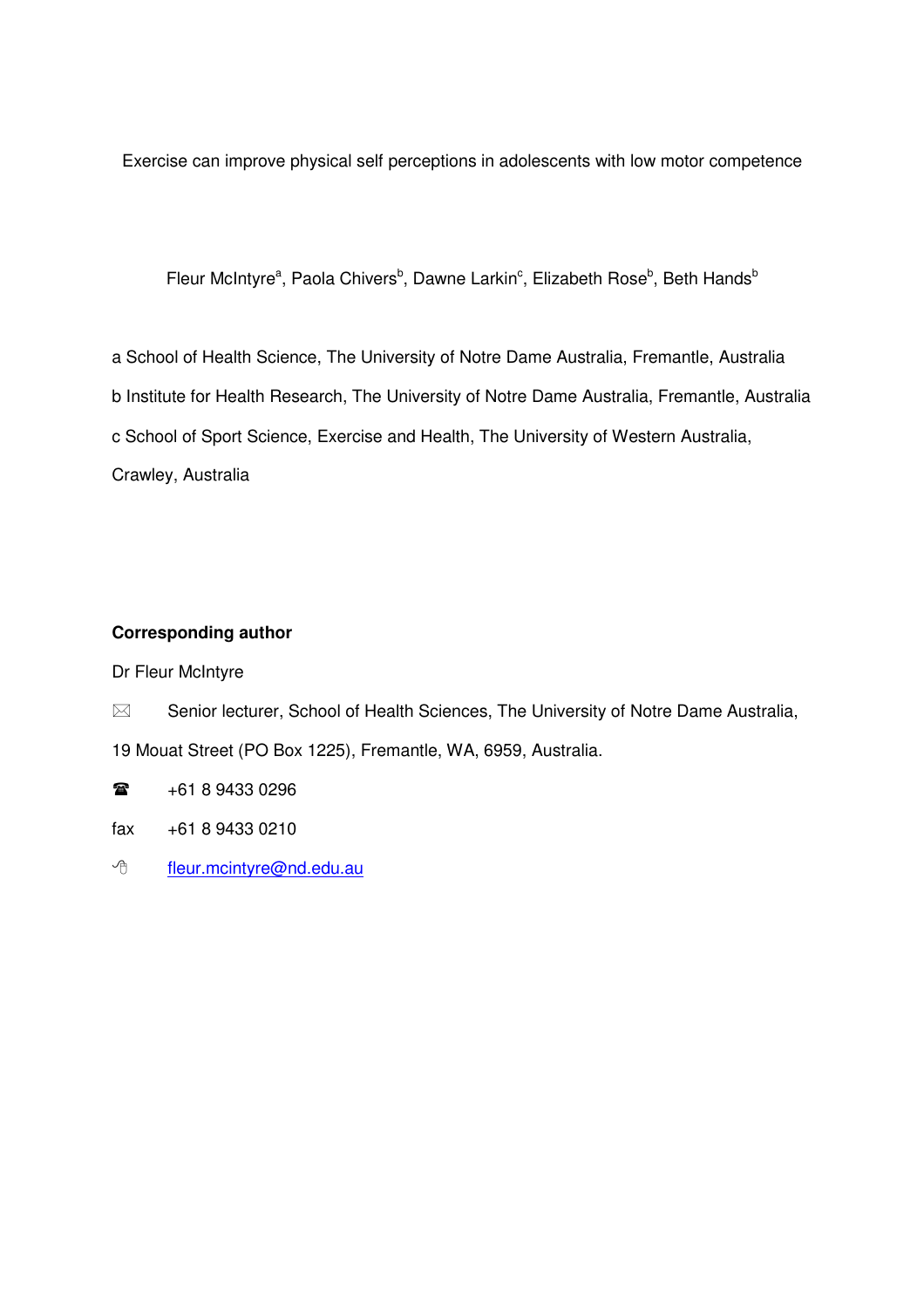#### **Abstract**

Adolescents with low motor competence have diminished perceptions of their physical self and tend to avoid physical activities. This study examined the outcomes of an exercise intervention that focused on improving aerobic fitness, strength, and self-perceptions in the physical domain in adolescents with poor motor coordination. The sample included 35 adolescents with low motor competence, comprising boys ( $n = 25$ ) and girls ( $n = 10$ ) ranging in age from 13 to 17 years, who attended two sessions per week in the 13 week exercise intervention study (AMP it up). Physical self-perceptions were measured before and after the intervention using the Physical Self Perception Profile and Perceived Importance Profile. Significant improvements in perceived Physical Condition, Attractive Body and Physical Strength sub domain scores were identified between pre and post-test. Adjusting for age, gender, BMI and attendance, regression analyses revealed that Attractive Body was the strongest predictor of Physical Self Worth at pre-test, joined by Physical Condition at posttest. This exercise intervention had a positive impact on adolescent physical selfperceptions, in particular males, with improvements in those sub domains specifically related to the exercise program. Changes in specific aspects of Physical Self Worth can be facilitated by exercise interventions, after a relatively short period of time, in adolescents with poor motor coordination.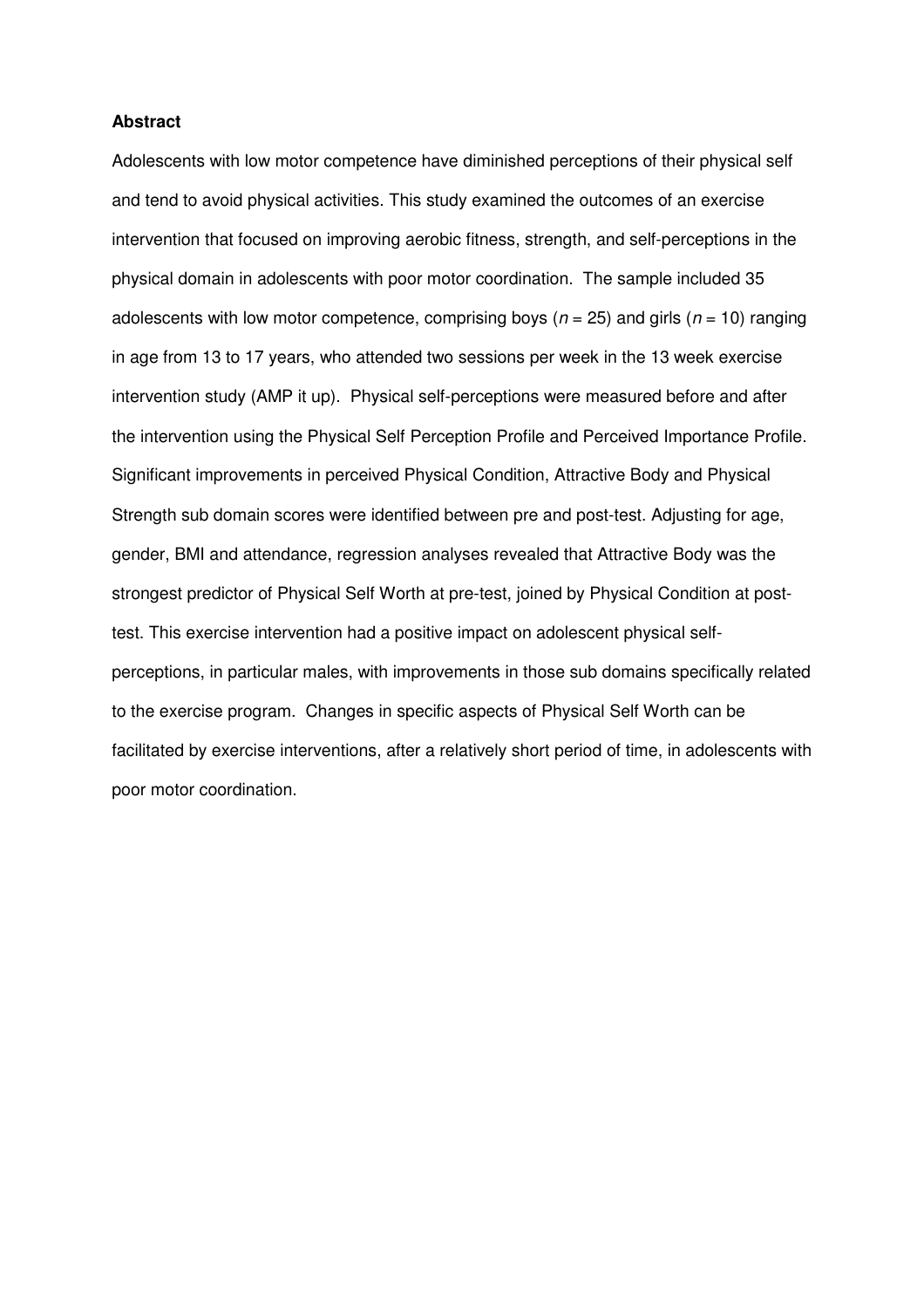# **Highlights**

- Exercise can lead to improved physical self perceptions in males with low motor competence
- Perceived body image contributes to Physical Self Worth in adolescents with low motor competence
- Sport competence is not perceived as important by adolescents with low motor competence

## Keywords (max 6)

Exercise program, Developmental Coordination Disorder (DCD), motor competence, intervention, physical self perceptions, gender.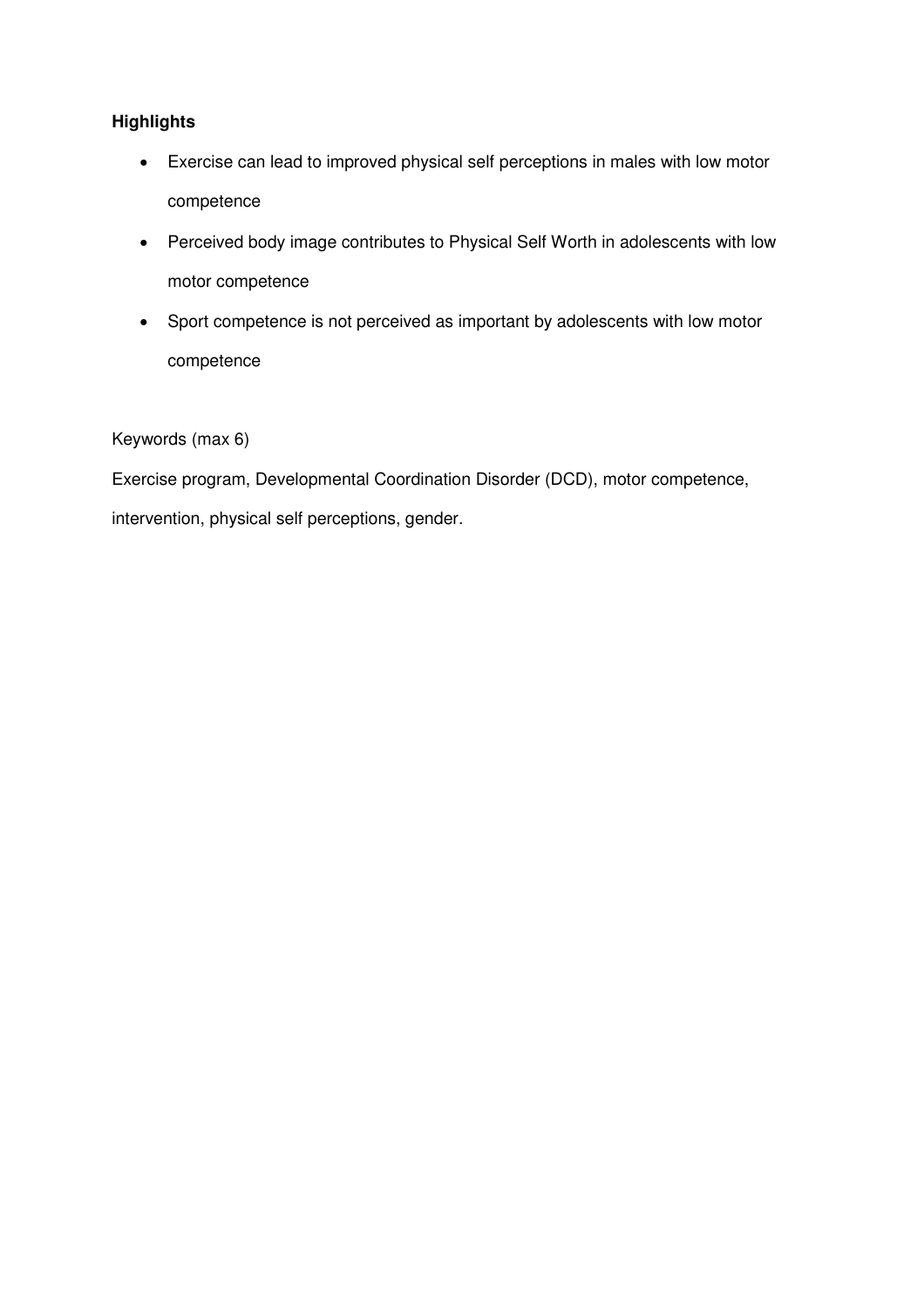#### 1. **Introduction**

Young people's perceptions and self worth of their physical competence are important correlates of physical activity participation (Crocker, Eklund, & Kowalski, 2000). Children and adolescents with more positive physical self perceptions are more likely to be motivated to participate in a physically active lifestyle (Raudsepp, Liblik, & Hannus, 2002). Furthermore, an individual's perceived competence in physical domains is a key component of intrinsic motivation including choosing to participate, sustaining effort and continuing interest in task or activities (Duda, Chi, Newton, Walling, & Catley, 1995). Adolescents with low motor competence sufficient to influence performance across daily tasks, may be at particular risk of low physical self-perceptions and self-worth. The term DCD (Cairney, Hay, Faught, & Hawes, 2005; Piek, Barrett, Allen, Jones, & Louise, 2005) may be used to define this particular group, even though all criteria for the disorder (APA, 2013) are not measured. Due to the frequency of co-occurring conditions and difficulty with measuring all criteria for the disorder (APA, 2013), we have chosen to use the term low motor competence to describe the sample in this paper.

Competence in the physical domain is positively associated with physical activity and sport participation and is important for social status and peer acceptance, particularly in adolescence (Cratty, 1994; Mandich, Polatajko, & Rodger, 2003). In order to buffer the impact of poor motor competence in their lives, individuals with low motor competence are likely to discount physical activity and exercise as an area of importance in their lives and avoid participation in physical activities (Skinner & Piek, 2001).

Numerous studies have found that children and adolescents with low motor competence have poorer physical health outcomes such as lower physical fitness (Hands & Larkin, 2006), and many experience secondary difficulties and additional stressors such as less social support and friendships (Skinner & Piek, 2001; Smyth & Anderson, 2000) which may lead to anxiety, depression and emotional problems (Cairney, Rigoli, & Piek, 2013; Piek et al., 2007; Sigurdsson, Os, & Fombonne, 2002; Skinner & Piek, 2001), lower selfperceptions, self worth and poor perceived competences (Cantell, Smyth, & Ahonen, 1994;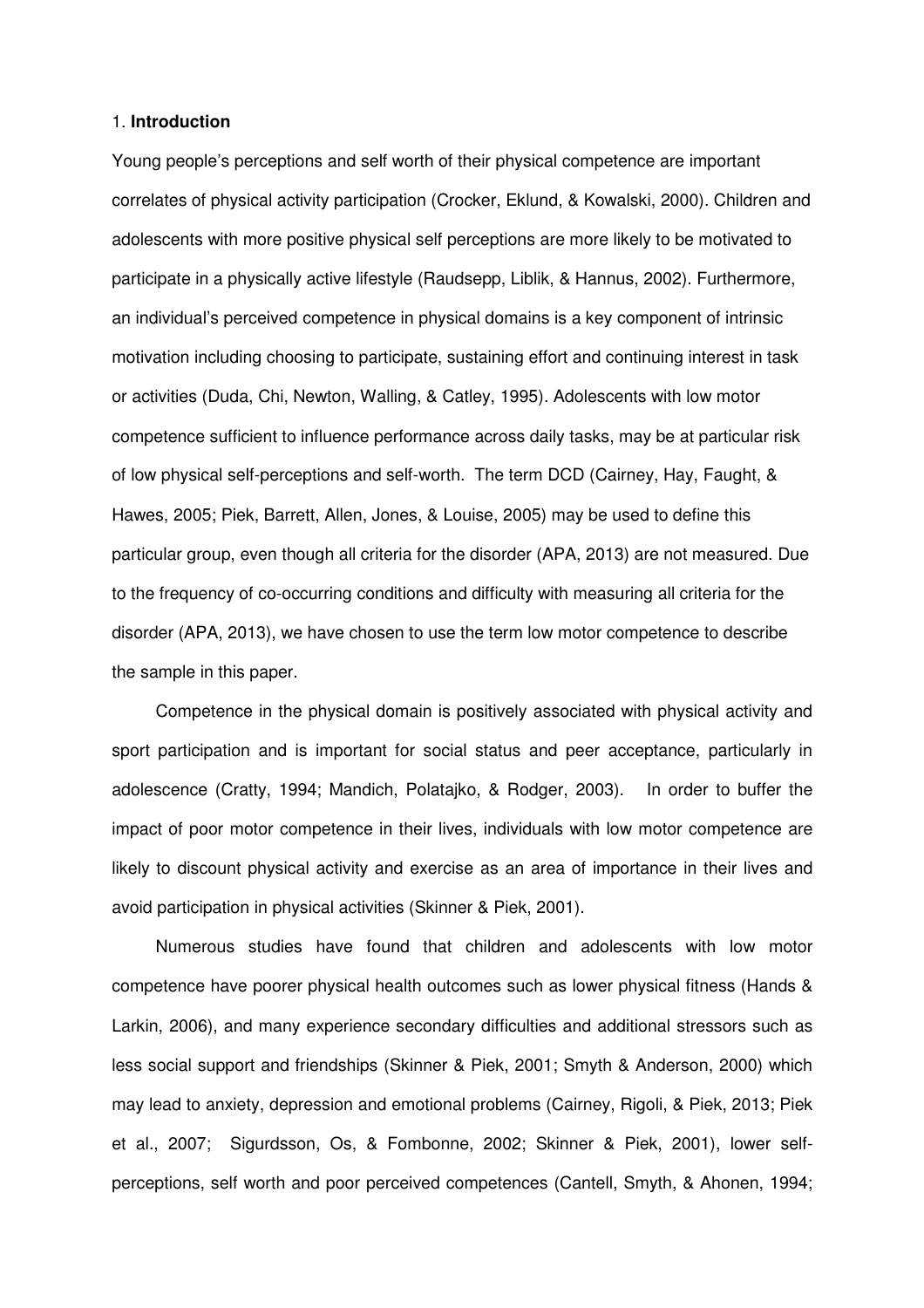Rose, Larkin, & Berger, 1997). These studies mostly involved primary school aged children. The experience of adolescents with low motor competence is largely under researched as in the past it was believed they would outgrow their problems (Missiuna, Gaines, Soucie, & McLean, 2006). It is now recognized from longitudinal studies that motor coordination problems continue into adolescence and beyond (Cantell et al., 1994; Losse et al., 1991) and some evidence suggests that problems in the psychosocial domain become more evident in adolescence (Skinner & Piek, 2001).

Consistent with the multi-dimensional and hierarchical model of self-esteem (Harter, 1999; Marsh, 1990; Shavelson, Hubner, & Stanton, 1976), Fox and Corbin (1989) developed a model to describe the physical self. This model considers that the domain of Physical Self Worth is formed through the contribution of four sub domains of physical self perceptions, including perceptions of Physical Condition, Sport Competence, Attractive Body and Physical Strength. The Physical Self-Perception Profile (PSPP) was developed to measure this domain (Fox & Corbin, 1989). Physical Self Worth is affected by physical activity participation (Fox, 1997) and is particularly important during adolescence (Ecklund & Bianco, 2000). The relative importance an individual places on each of the sub domains will impact overall Physical Self Worth and this appears to differ between males and females ( Harter, 1999;Whitehead, 1995). Previous studies have consistently found that boys report higher self perceptions and physical self worth than girls (Crocker et al., 2000; Daley, 2002; Hayes, Crocker, & Kowalski, 1999). Both Crocker et al. (2000) and Daley (2002) found that boys also had significantly greater sport competence, physical strength, and attractive body sub domain scores than girls.

Studies designed to examine the effect of exercise programs on physical selfperceptions in typically-developing adolescents have found some significant, positive effects (Burgess, Grogan, & Burwitz, 2006; Lindwall & Lindgren, 2005), whereas others did not (Schneider, Dunton, & Cooper, 2008). For example, after a six month exercise intervention involving adolescent girls, Lindwall and Lindgren (2005) identified improved scores in three of the five sub domains measured by the PSPP; Sport Competence, Physical Condition, and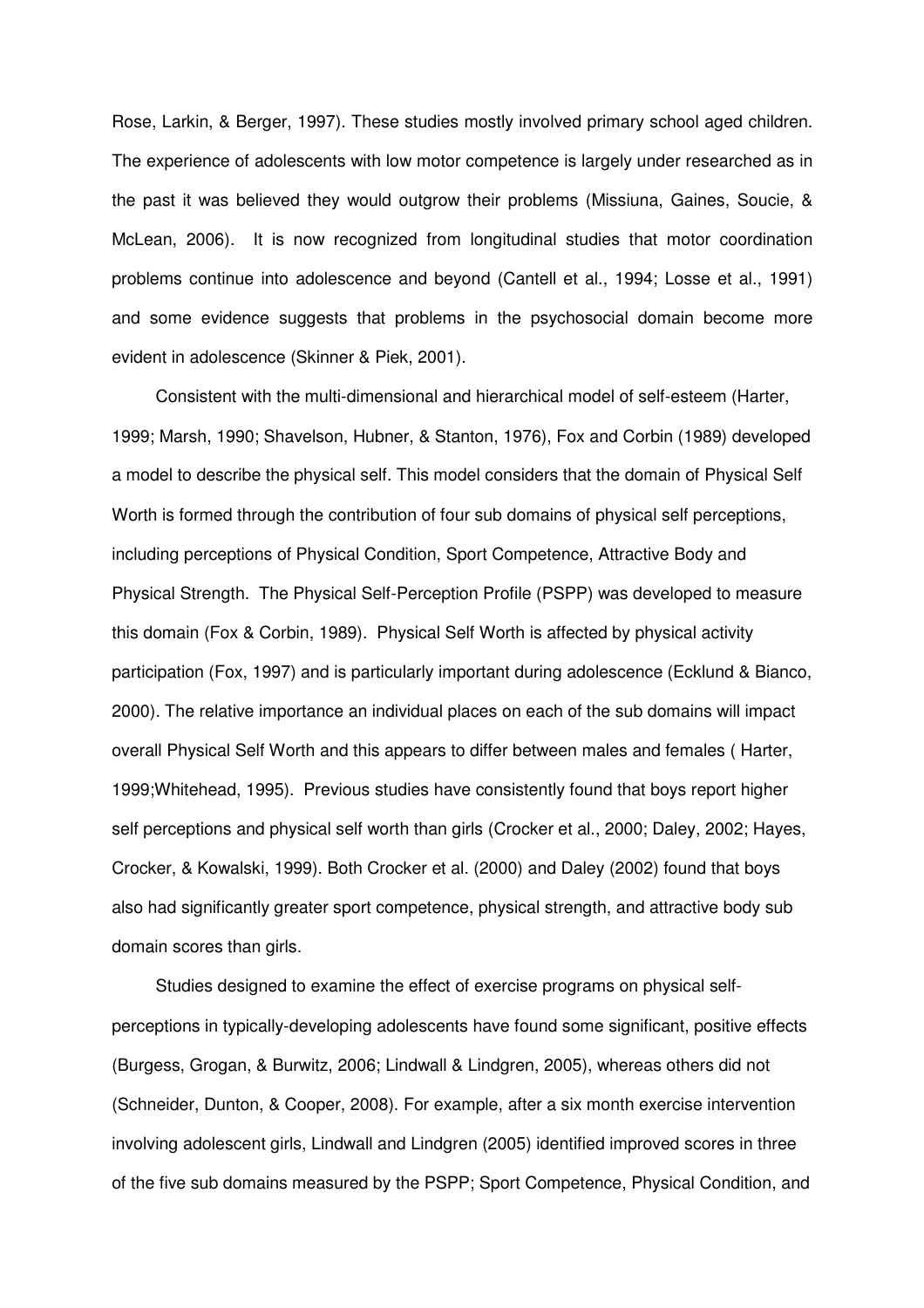Physical Self Worth. Burgess et al. (2006) found that a six week aerobic dance intervention resulted in enhanced self-perceptions in 50 adolescent girls for the Attractive Body and Physical Self Worth sub domains. No studies were found that used an exercise intervention to improve physical self perceptions in adolescents with low motor competence.

The purpose of the current study was to investigate the impact of a 13 week individually tailored exercise intervention on self perceptions in the physical domain among adolescents with low motor competence. We hypothesised that participation in the exercise intervention would improve Physical Self Worth in these adolescents and improvements would also be found in the specific sub domains that linked to the focus of the intervention, primarily physical condition and strength. Further, these changes in self perceptions may differ between males and females.

#### **2. Methods**

This study assessed changes in physical self perceptions for adolescents with poor motor competence after a specially designed 13 week exercise intervention. The study was approved and conducted in accordance with the guidelines of the relevant institutional ethics committee.

#### **2.1 Exercise Intervention**

The participants were involved in AMPitup (Adolescent Movement Program) which is an ongoing fitness and strength training research program based in an Australian University exercise rehabilitation clinic, for adolescents with low motor competence, or with other conditions that involve movement difficulties, such as cerebral palsy and ASD. The program only accommodates 20-25 each semester, with participants continuing in the research program until they turn 18 years, or are deemed ready to graduate to other activities. Each session lasts 90 minutes and they are expected to attend twice per week for each 13 week University semester. Interventions offered only once per week are less likely to achieve fitness improvements (Stice, Shaw, & Marti, 2006).

As part of the program, each adolescent worked with an individual trainer  $(3<sup>rd</sup>$  year Exercise Science or Physiotherapy student) who prescribed and monitored their exercise. In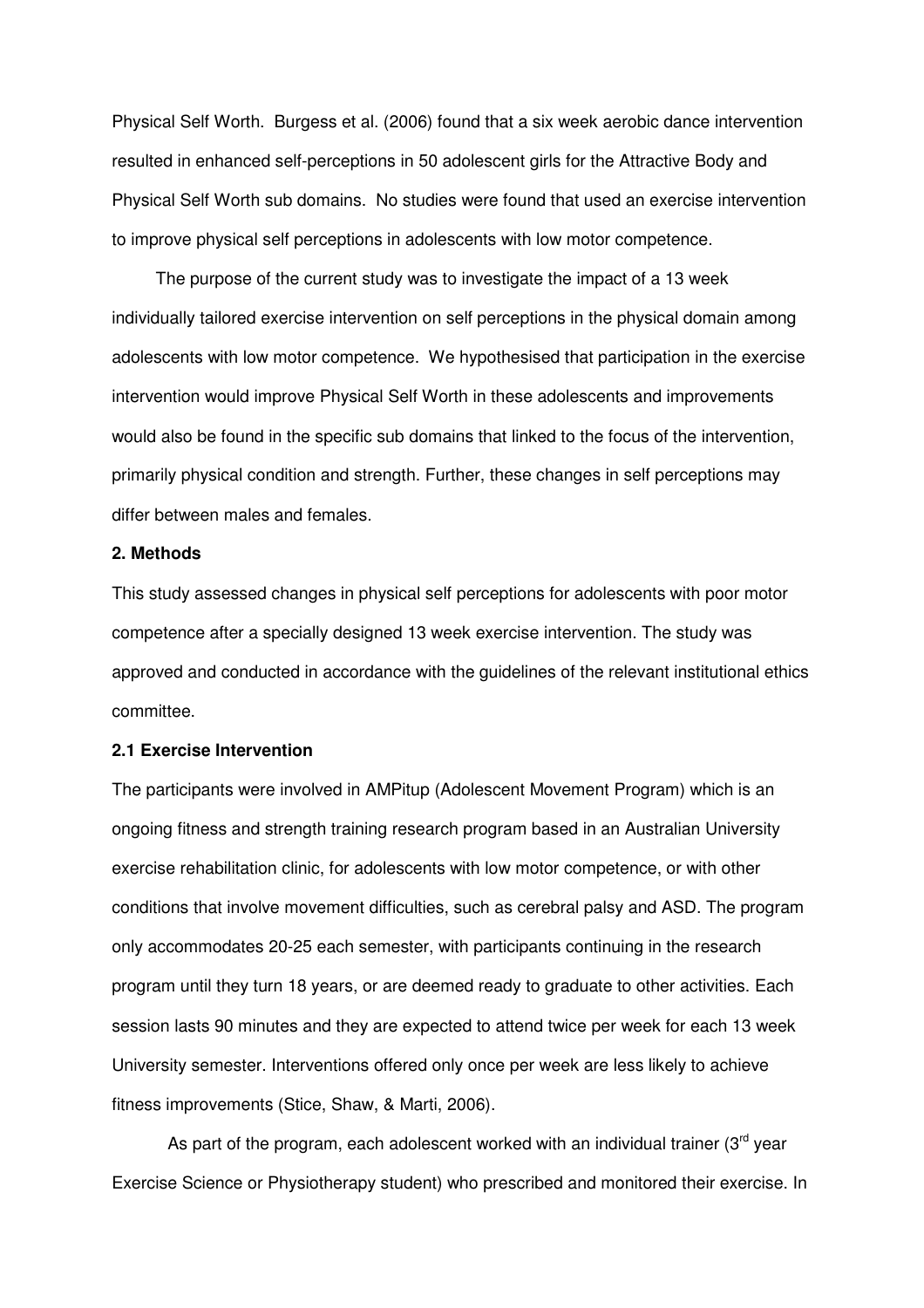every session, participants completed five pre-set resistance exercises (leg press, chest press, bridge, curl-ups and ankle raises) and one 5-minute aerobic exercise of their choice (bike ergometer, rowing ergometer, cross trainer or recumbent bike) as well as a variety of other strength and conditioning exercises set by the trainer. Trainers, with the support of the program researchers, ensured that exercises matched individual capabilities to enable success and all participants received acknowledgement when they achieved personal fitness or strength goals (e.g. 10 minutes on the treadmill or a 2 minute bridge/plank). In this stable, predictable environment they could take control of their own bodies by exercising on equipment that constrains their limbs to move in efficient and effective patterns. For example, the pin-loaded strength training machines commonly found in fitness gymnasiums can be adjusted to accommodate individual differences in strength as well as height, and the design constrains task demands so that a specific muscle or muscle group can be exercised using a repetitive pattern.

#### **2.2 Participants**

The data reported in this paper were gathered from 35 adolescents (25 boys and 10 girls) with low motor competence, ranging in age from 13 to 17 years (mean age = 14.02 years) before and after their first 13 week block in the program. Participants were referred to the program through allied health professionals, school teachers, or friends. To be included in the intervention, participants needed a score below one SD (<85; mild-severe disability) of the mean Neuromuscular Developmental Index using the McCarron Assessment of Neuromuscular Development (McCarron, 1997), and/or a history of movement difficulties and the physical and mental capacity to participate. Parents completed a screening questionnaire regarding the participants' health history. As this is a research program there is no cost to families and participants, and they must consent to participate.

#### **2.3 Measures**

#### **2.3.1 Motor competence.**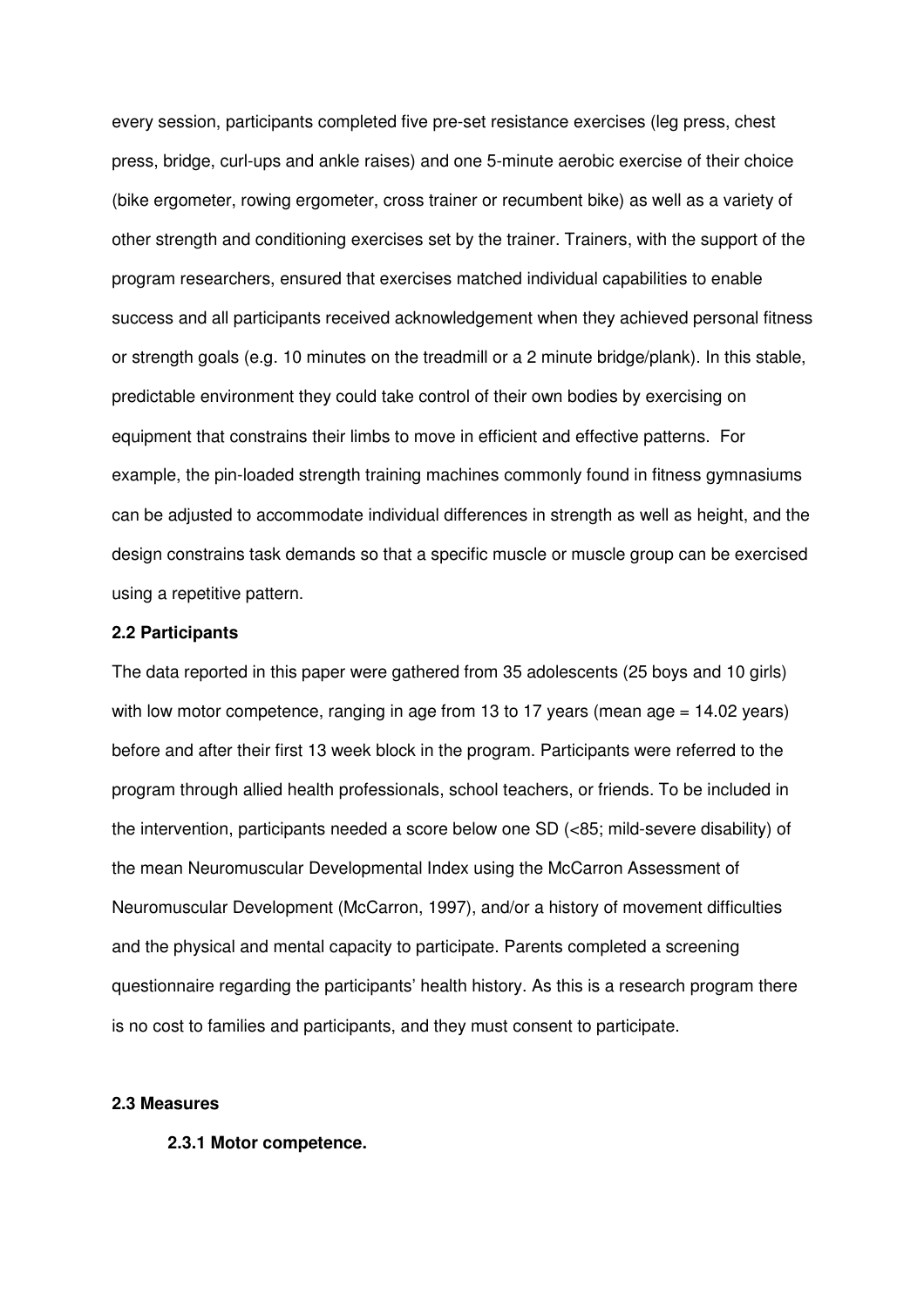Motor competence was measured with the McCarron Assessment of Neuromuscular Development (MAND), a recognised test to assess DCD (Blank, Smits-Engelman, Polatajko, & Wilson, 2012). It is one of the most commonly used tests of motor performance in Australia (Caeyenberghs, Tsoupas, Wilson, & Smits-Engelsman, 2009; Chia, Guelfi, & Licari, 2010; Hands, Larkin, Parker, Straker, & Perry, 2009; O'Beirne, Larkin, & Cable, 1994; Piek, Dawson, Smith, & Gasson, 2008; Raynor, 2001; Rose et al., 1997). The psychometric properties of the test have been reported in a large sample of Australian adolescents (Hands, Larkin, & Rose, 2013). The test involves five fine motor and five gross motor tasks and has good reliability and validity with this age group (McCarron, 1997). Test-retest reliability coefficients of the MAND tasks are reported at 0.99 overall ( McCarron, 1997) and researchers have found the MAND to be a reliable indicator of motor coordination in Australian children (Hoare & Larkin, 1990). Validity of the MAND as a measure of motor competence was also established in research that directly compared it to two other commonly used motor coordination tests, Bruininks Oseretsky Test of Motor Proficiency and Movement ABC (Tan, Parker, & Larkin, 2001). Raw scores are awarded based on absolute qualitative and quantitative performance in each test item, which are scaled to the participants' age according to conversion tables (3.5 years to adult). These scores are summed to yield a total overall scaled score which is converted to a Neuromuscular Development Index (NDI) score. This score has a normal distribution, with a mean of 100 and a standard deviation of 15 (McCarron, 1997). Those with a score of 70-85 are considered to have a mild disability, 55-70 indicates a moderate disability and below 55 indicates a severe disability (McCarron, 1997).

#### **2.3.2 Physical self perceptions.**

Physical self perceptions were measured using the Physical Self Perception Profile (PSPP) and Perceived Importance Profile (PIP) (Fox, 1990). The PSPP is a 30 item questionnaire comprising five subscales of six items using the structured alternate format to measure perceptions of Sports Competence (SC), Physical Condition (PC), Attractiveness of Body (AB) and Physical Strength (PS), and Physical Self-Worth (PSW). SC measures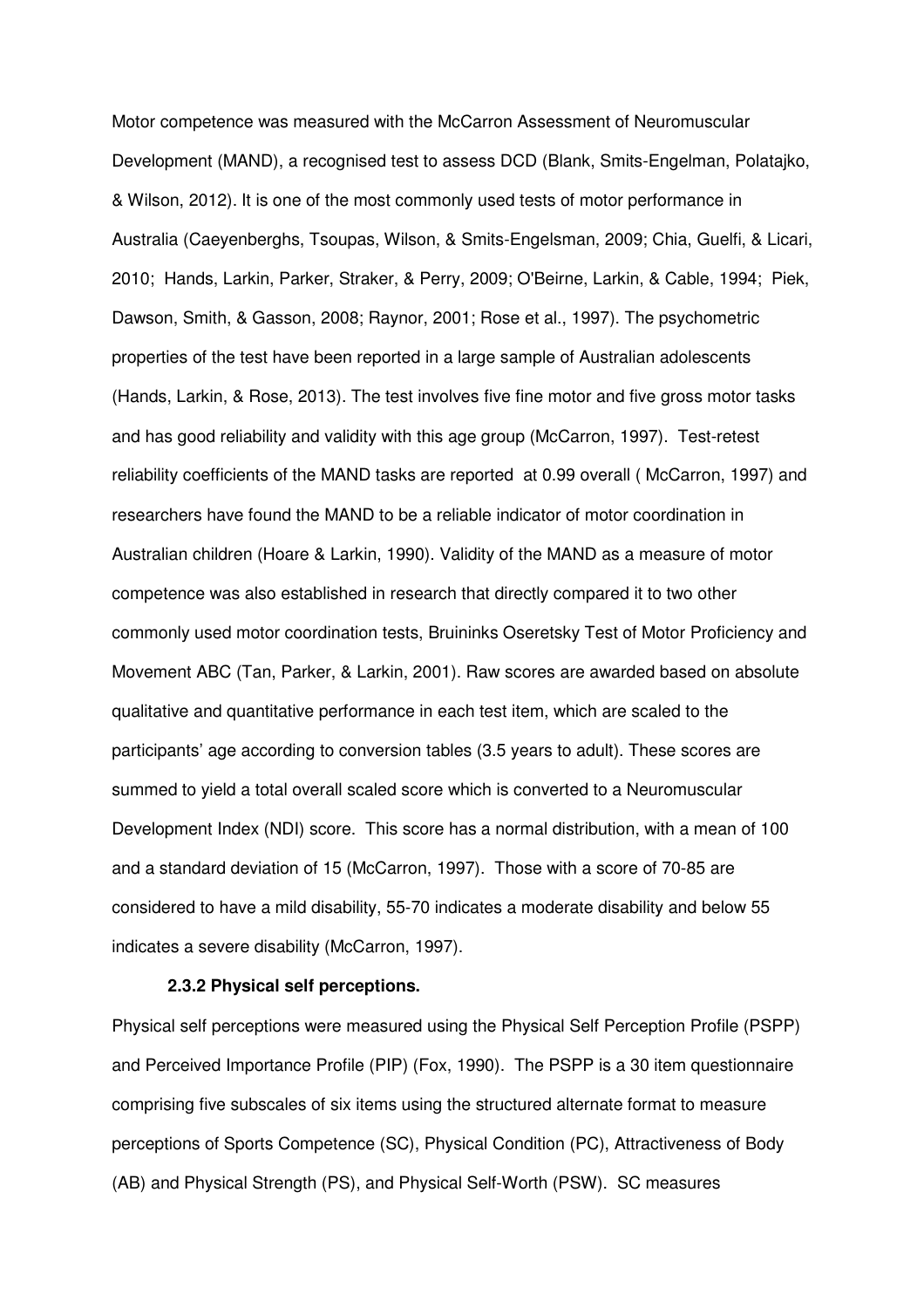perceptions of sport and athletic ability and confidence to participate, PC examine perceptions of stamina and fitness and ability to exercise, AB measures perceived attractiveness of one's figure and appearance, PS includes perceived muscle development and confidence in one's strength. Finally, the PSW sub scale is a measure of general feelings of happiness and satisfaction with the physical self. Each subscale score is derived from the average of six statements distributed within the questionnaire. The participant first decides which statement is most true for him or her, for example 'Some people feel that they are not very good when it comes to playing sports' BUT 'others feel they are really good at just about every sport'. They then decide whether the statement is Really True or Sort of True. The score for each statement ranges from 1 (lowest) to 4 (highest) with some items being reverse coded to ensure greater validity of responses. A mean score of above 2 for a sub domain is associated with selecting the positive statement as "Sort of True" or "Really True".

Fox and Corbin (1989) have shown the PSPP has factorial validity explaining 63.5% to 69% of item variance, discriminant validity in distinguishing self-perceptions of a high and low active sample, and high test-retest reliability. A number of studies have investigated the reliability and validity of the PSPP in different age groups and cultures (Crocker, Eklund & Kowalski, 2000; Hagger, Asçi, & Lindwall, 2004). The PIP comprises four 2-item subscales that measure the level of importance attributed to each sub domain of the PSPP (maximum score =8). Those sub domains with a higher rated level of importance (Fox, 1990 recommends scores over 5) are considered to have a greater impact on physical self-worth. A discrepancy score representing the difference between sub domain self perception scores and perceived importance scores is derived based on the following formula: (PSPP sub domain score/3) – PIP sub domain score. The scores may often be negative, a high negative discrepancy score is related to a lower physical self-worth.

#### **2.4 Data analysis**

The statistical software SPSS version 20 (SPSS, 2008) was used for all statistical processes. Normality of variables was assessed and parametrically distributed, therefore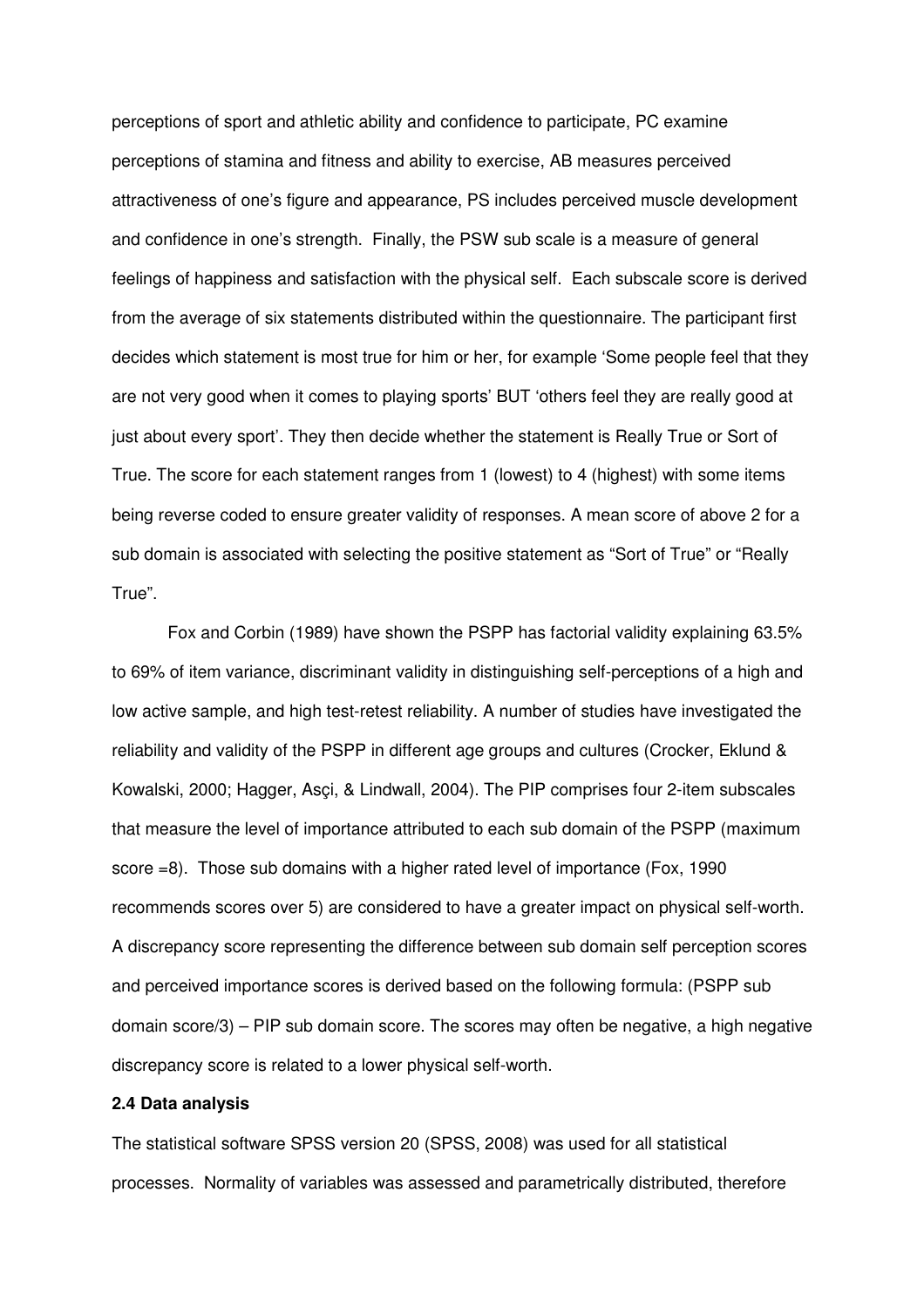descriptive data from questionnaire responses are presented as mean and standard deviations. Paired sample t-tests were used to examine changes between pre and post intervention for PSPP, Perceived Importance, and discrepancy scores for each sub domain and PSW. Standard multiple regression analyses using the general linear model, adjusting for age, gender ,BMI and attendance, were used to assess the relationship between PSW (dependent variable) and physical sub domain scores (independent variables) at pre and post test. To adjust for multiple comparisons, and assuming a correlation of 0.9 (pre to post) the alpha 0.05 was reduced to 0.04 using the Bonferroni correction.

A low sample of females restricted the depth of statistical analysis accounting for gender. As appropriate, results are presented for the total sample, males and females. The low sample size, in particular for females, may result in a Type II error.

#### **3. Results**

Participants in the study had a mean age of 168.23 months (SD=13.92) and an overall mean NDI score of 66.97 (SD=19.46). The maximum number of sessions a participant could attend for the semester was 26. On average, participants attended 22.3 sessions (89.2%) overall with females attending 23 sessions (92%) and males 22 sessions (88%). The highest rate of attendance was 25 sessions and the lowest rate of attendance was 17 sessions (1 participant) (Table 1). The mean BMI for participants was within the normal range. There were no significant differences between males and females for age ( $t=$  -1.70  $p=$  154), NDI  $(t=1.87 \, \text{p} = .071)$ , BMI ( $t=1.04$ ,  $\text{p} = .306$ ) and dose ( $t=1.51$ ,  $\text{p} = .141$ ).

The overall mean scores for self perceptions across all sub domains at pre test ranged between 1.86– 2.27 (negative statement recorded as Sort of True). At post test the range improved to 2.07 – 2.48 (closer to the positive alternative Sort of True). There were no significant gender differences in sub domain scores at either pre or post test.

All physical self perceptions of PSW and sub domain mean scores increased from pre to post intervention test (Table 2). These increases were statistically significant for sub domains PC ( $t=-3.84$   $p=0.001$ ), AB ( $t=-2.18$   $p=0.040$ ) and PS ( $t=-2.35$   $p=0.020$ ) for the total sample. Gender separated analyses revealed score increases for PSW and sub domains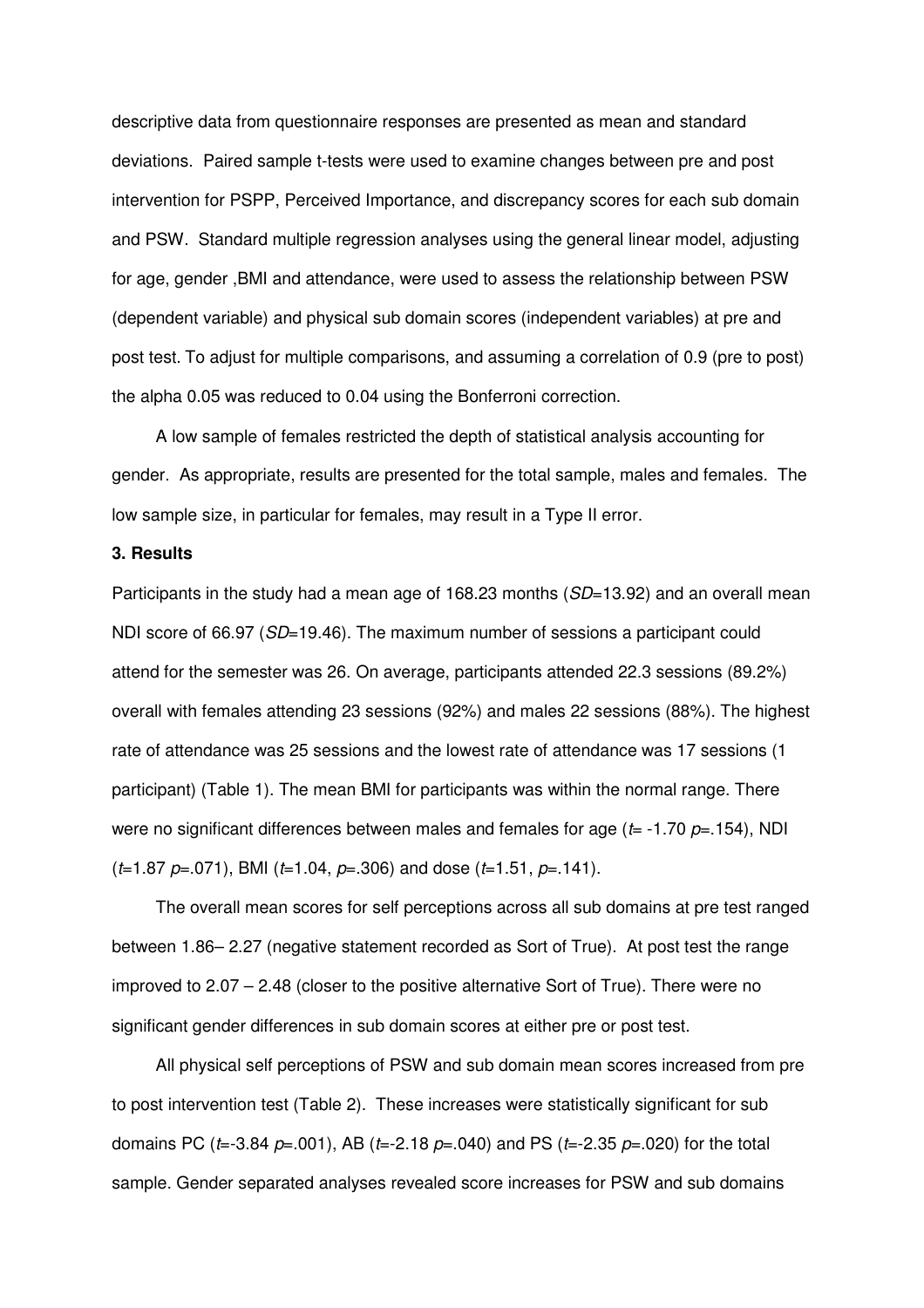from pre- to post-intervention test for both males and females. However statistically significant differences were only found for males in three sub domains; PC ( $t=3.86$   $p=.001$ ), SC ( $t=-2.74$   $p=-010$ ) and PS ( $t=-2.75$   $p=-010$ ).

At pre test the males scored higher for the AB sub domain, at post test there was a significant increase in PC to make it the highest scoring sub domain. In comparison, at pre test females scored higher for PS, however at post test their AB sub domain scores rated the highest (Table 2).

Changes in PIP scores between pre and post intervention for each sub domain were not statistically significant (Table 3). For the total sample, scores increased slightly for AB and PS, decreased for SC but did not change for PC. However, trend differences were evident between males and females. Males increased scores from pre- to post-intervention for the PS sub domain and decreased for PC, SC and AB. Whereas females increased their scores for all sub domains except SC, of note is the increase for perceived importance of AB.

On average, participants reported negative discrepancy scores at both pre and post intervention indicating that their perceived importance scores were higher than their perceived competence scores for each sub domain (Table 4). Scores reduced between pre and post intervention in particular for Total Discrepancy for the whole sample (reduction of 1.74) which was primarily due to the males (reduction of 2.68).

The linear regression analyses revealed that the PSW variance explained by the sub domains improved from pre ( $R^2$ = .676) to post intervention ( $R^2$ = .779) (Table 5). Gender, age, BMI and attendance were not significant contributors to the model at pre or post intervention. Prior to the intervention, the sub domains making the strongest unique contributions to PSW (at baseline) were AB (β = .478  $p = .007$ ) and PS (β = .322,  $p = .162$ ). However, AB decreased in the unique contribution to PSW from uniquely explaining 10.6% of the variance at pre test, to 4.9% at post test, and PS also declined in its contribution to PSW (β= .306,  $p = .070$ ). PC became the strongest significant contributor at post test (β= .456,  $p = .020$ ), followed by AB (β= .339,  $p = .024$ ).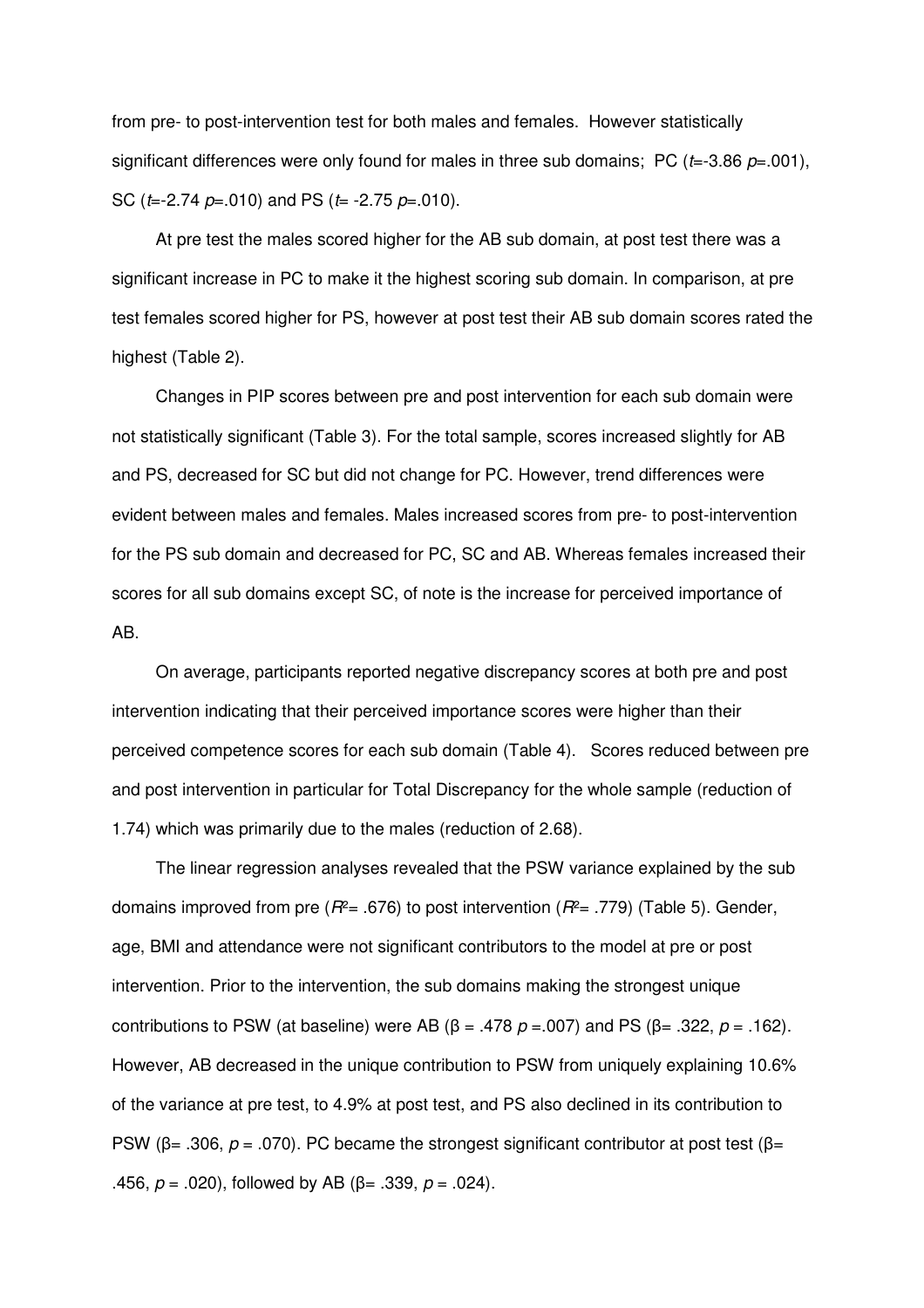#### **4. Discussion**

The results confirmed previous findings that adolescents with movement difficulties have low physical self perceptions (Cantell, Smyth & Ahonen, 1994). At baseline, the self perceptions of the sample were generally lower than the means (2.30 – 2.85) and standard deviations (.53 - .99) in the norms reported by Fox (1990) for each sub domain (Table 2). Even so the mean score for PSW was recorded as "Sort of True" for the positive statement. After participating in a 13 week exercise intervention significant improvements in scores were observed for PC, AB and PS sub domains across the total sample. These improvements may be attributed to the primary focus of the intervention which was on developing physical strength and conditioning, in a supportive, motivating environment with trainers who understood the impact of low motor competence. These characteristics have been identified as facilitators to engagement in physical activity by adolescents with low motor competence (Barnett, Dawes, & Wilmut, 2013). It is also possible that changes in physical strength and conditioning perceptions contributed to the improved self perceptions related to body image (which was not a focus of the intervention).

Exercise programs focused on enjoyment, personal goals and achievement (such as AMPitup) rather than peer comparisons are more likely to be effective in improving physical self perceptions among adolescents with lower self perceptions and low motor competence than their well-coordinated peers (Lloyd & Fox, 1992). Fox (2000) suggests that the mechanism though which exercise impacts on self-perceptions is psychosocial and not through changes in physiological fitness. Further, he argued that the effects of exercise on self perceptions were most likely to be observed among those with low self-perceptions such as the participants in this study. Other intervention studies that have failed to find significant improvements in self perceptions as a result of exercise, have attributed this to a possible ceiling effect. The participants in those studies had relatively higher self perceptions at baseline (Lindwall & Lindgren, 2005; Ozdemir, Celik, & Asci, 2010; Raudsepp et al., 2002) and involved motor competent adolescents (Daley, 2002; Schneider et. al., 2008) whose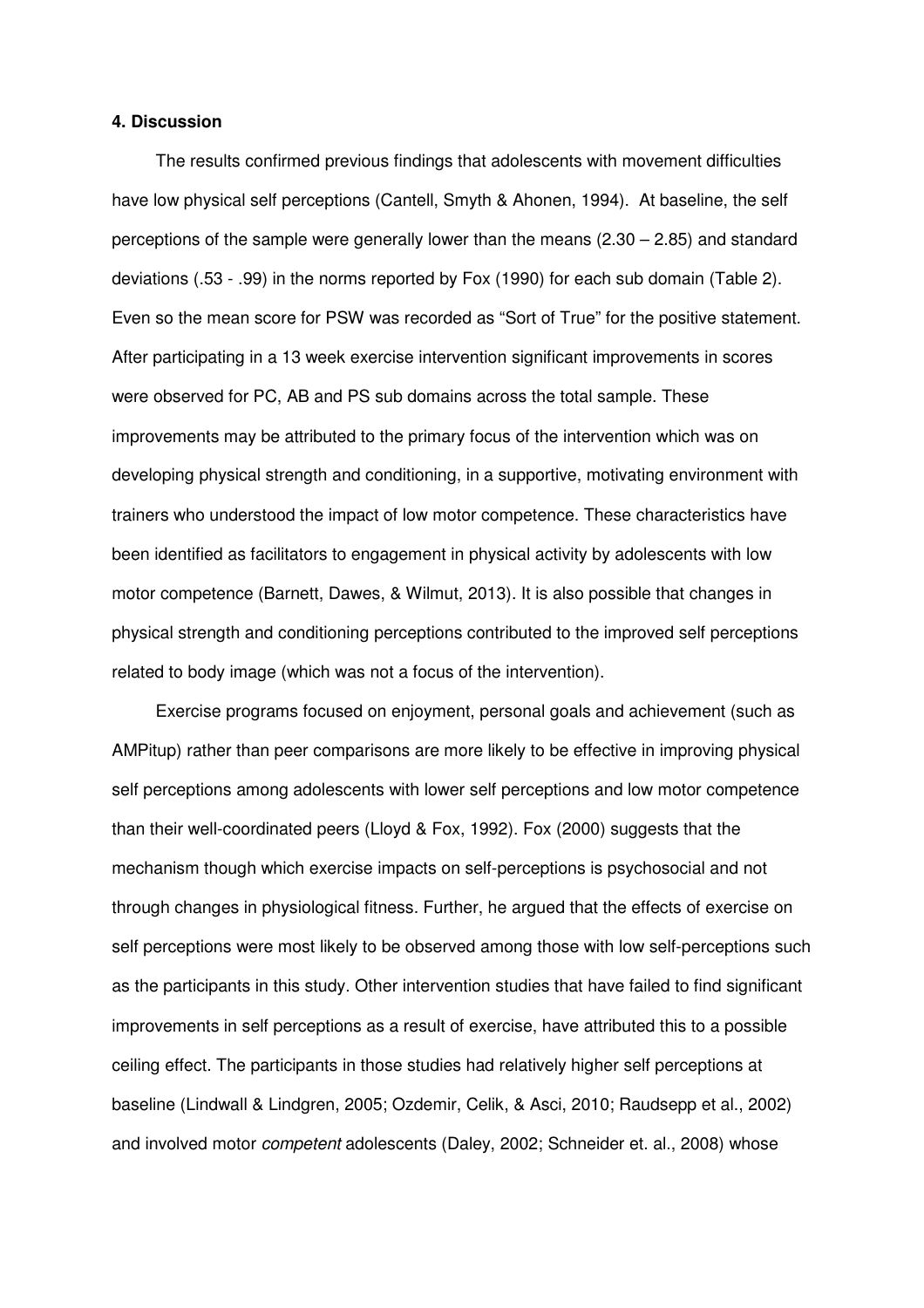physical activity and self perception profiles were likely to be very different to the low motor competence sample in the present study.

Gender differences in responses to exercise may also affect self perception changes. For example, researchers have found that actual motor competence impacts perceived motor competence differently between males and females (Raudsepp & Liblik, 2002) perhaps due to valuing differing sources of information and activities in the formation of self perceptions (Weiss & Amorose, 2005; Weiss, Ebbeck, & Horn, 1997). Given the strong valuing of sport and physical competence among Australian males, those with low motor competence may be particularly vulnerable to lower self perceptions. Unlike other studies, the males in our study did not consistently score higher than females on all sub domains of physical self-perceptions at pre test or post test (Daley, 2002; Fox & Corbin, 1989). However, it was the males, and not the females that significantly improved their self perceptions in PC, SC and PS after participating in the exercise intervention. This may indicate that the males in our study valued the development of physical prowess more than females. In general, the sub domains considered most likely to change as a result of participating in exercise are PC, PS and PSW (Fox, 1997).

Even though Fox (1997) considered AB to be the least affected by exercise participation, the females showed the most improvement in self perceptions for AB. The improvement was not significant and may be due to the very small sample of females. However, in other studies enhanced perceptions in AB were also found amongst adolescent girls after participating in a six week aerobic dance intervention (Burgess et al., 2006) and an eight week resistance training program (Lubans, Aguiar, & Caliister, 2010). Daley andBuchanan (1999) found significant improvements in AB as well as SC, PC and PS sub domains after a five week aerobic dance intervention with female adolescents. These gender differences in changes in self perception score in particular sub domains may reflect current cultural expectations and messages driven by the media. Females are bombarded with messages about the importance of an attractive and slim body (Davis, 1997) whereas males are encouraged to develop a muscular physique and physical prowess through sporting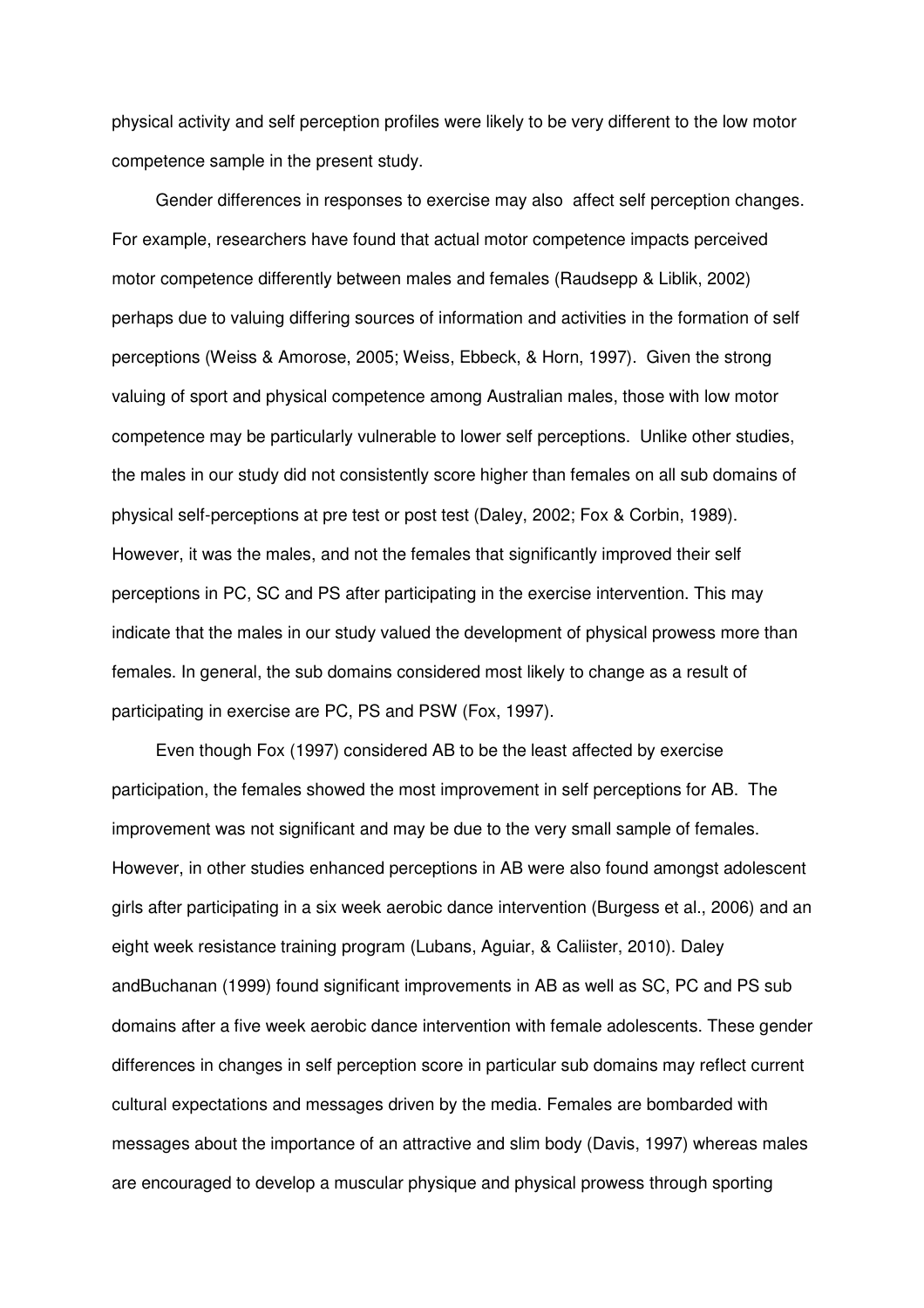activities (Swain, 2000). In recent years the rise in social media, with the associated sex references, are likely to contribute to even greater gender intensification and this may well influence how motor competence impacts on their lives and self perceptions.

Even though it is recommended that only PIP subscale scores of 5 and above are considered important (Fox, 1990), in this study scores for all subdomains were reported. The SC sub domain was not considered important by the participants at either pre or post test and PS was below the cut point of 5 at pre test. The discrepancy scores were all negative at both pre and post test, which means that the participants rated the importance of each sub domain higher than their own perceived competencies. There appears to be a trend at post test of less discrepancy between importance and self perceptions, particularly in the males, however given the small sample size it is not possible to speculate any further. Fox (1997) hypothesises that higher negative discrepancy scores relate to lower physical and global self esteem. When examining perceived importance and derived discrepancy scores, Harter, (1990) discussed the concept of discounting as a self enhancement strategy in which individuals attach a low importance weight to those domains where low competence is perceived. Discounting prevents deficits in individual competence impacting on self esteem. However, those that are unable to discount domains in which they exhibit low competence may record higher negative discrepancy scores. As discussed earlier, the attachment of importance in particular sub domains may be influenced by a combination of personal and cultural values. In our sample, lower perceived scores in SC were also reflected in lower importance scores (below the cut point of 5), which is not surprising given their inability to participate in most sports.

When the predictors of PSW were explored, it was interesting that AB was the strongest independent contributor to PSW (explaining 10.6% of the variance) at baseline for both males and females. The overall model accounted for 67.6% of the shared variance of PSW at pre test. After the intervention, the perceptions of PC in our participants also became a significant independent predictor of PSW and the overall variance explained by the model increased to 77.9%. The independent contribution of AB to explained variance,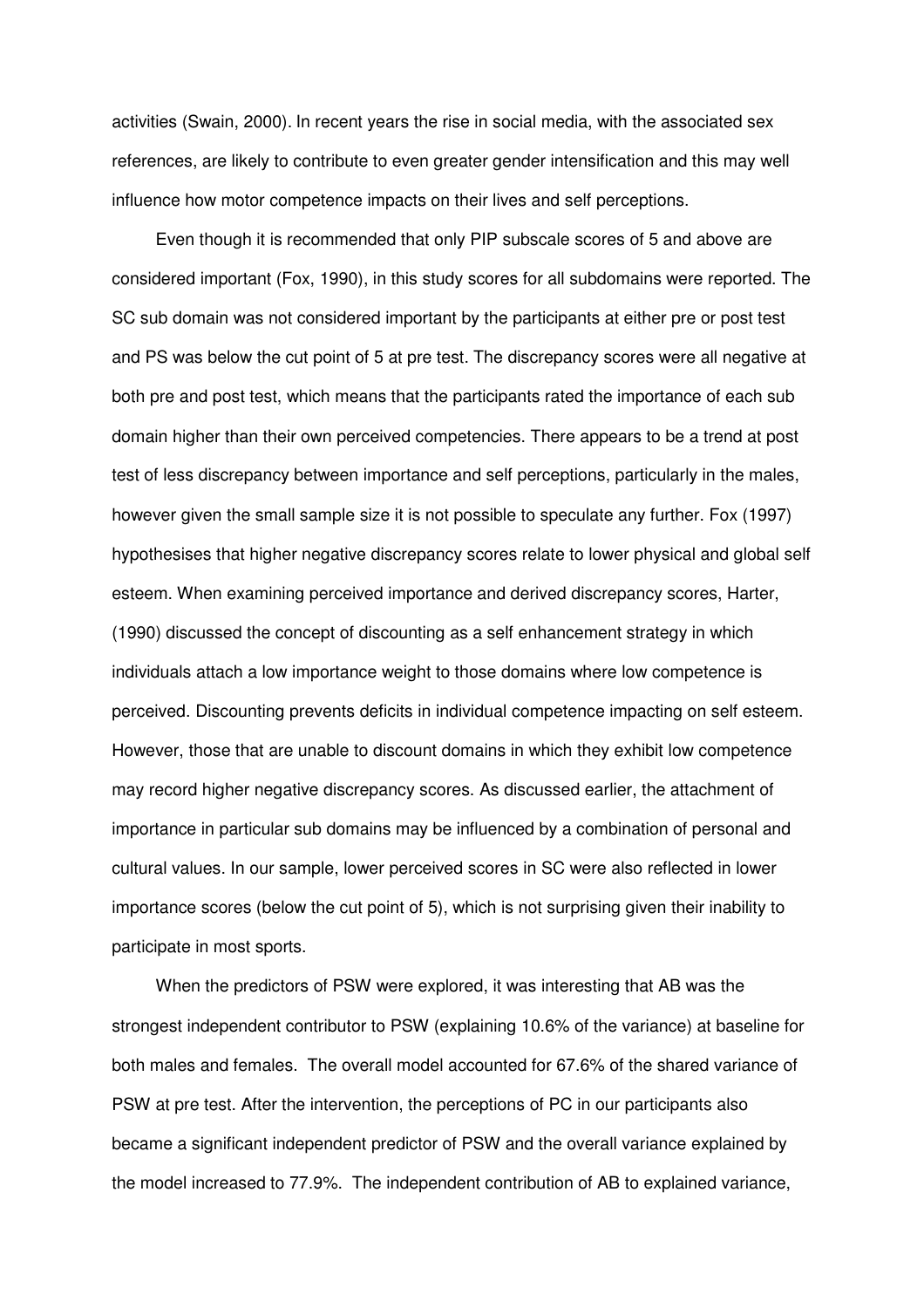although still significant, was halved between pre and post intervention (4.9%). Physical condition involves perceptions of conditioning, stamina, fitness, ability to maintain exercise, and confidence in exercise setting. These aspects are all directly related to the focus of the intervention. In this study, the gymnasium-based strength and conditioning program involved at least 60 minutes of resistance training and aerobic exercise. AB was still important, but after the 13 week program the participants' perceived competence about their physical condition was making the greatest contribution to their PSW.

An important finding was that the SC sub domain did not contribute to physical selfworth in this group of adolescents. As mentioned previously it also had the lowest perceived importance scores of all sub domains for both males and females which again may link to the concept of discounting. Individuals who are low in perceived competence in some areas could try to protect their self worth by downplaying the importance of that competence (Whitehead, 1995). In other studies involving typically developing adolescents, perceptions of sport competence were important predictors of physical activity and fitness (Raudsepp et al., 2002). The adolescents in this study are likely to discount sport involvement as an area of importance in their lives because of their poor coordination and low motor skills.

To summarise, changes in self perceptions, perceived importance and discrepancy scores reported in this study imply that perceptions among low competence adolescents are influenced by mode of exercise, gender (Burgess et al., 2006) and perceptions at baseline (Ozdemir et al., 2010). Low motor competence appears to be a key influence on baseline physical self perceptions and response to exercise interventions. Overall, participation in an individually tailored exercise program with an emphasis on personal goals, can improve the physical self perceptions of adolescents with low motor competence.

The study's main limitation related to the sample size. The study was under powered to detect small between and within group differences. Further, the small sample and the gender imbalance may have affected the results with non-significant results reflective of the Type II error. A degree of caution should be undertaken when interpreting these results as it is not possible to exclude other explanations such as changes were simply due to time, or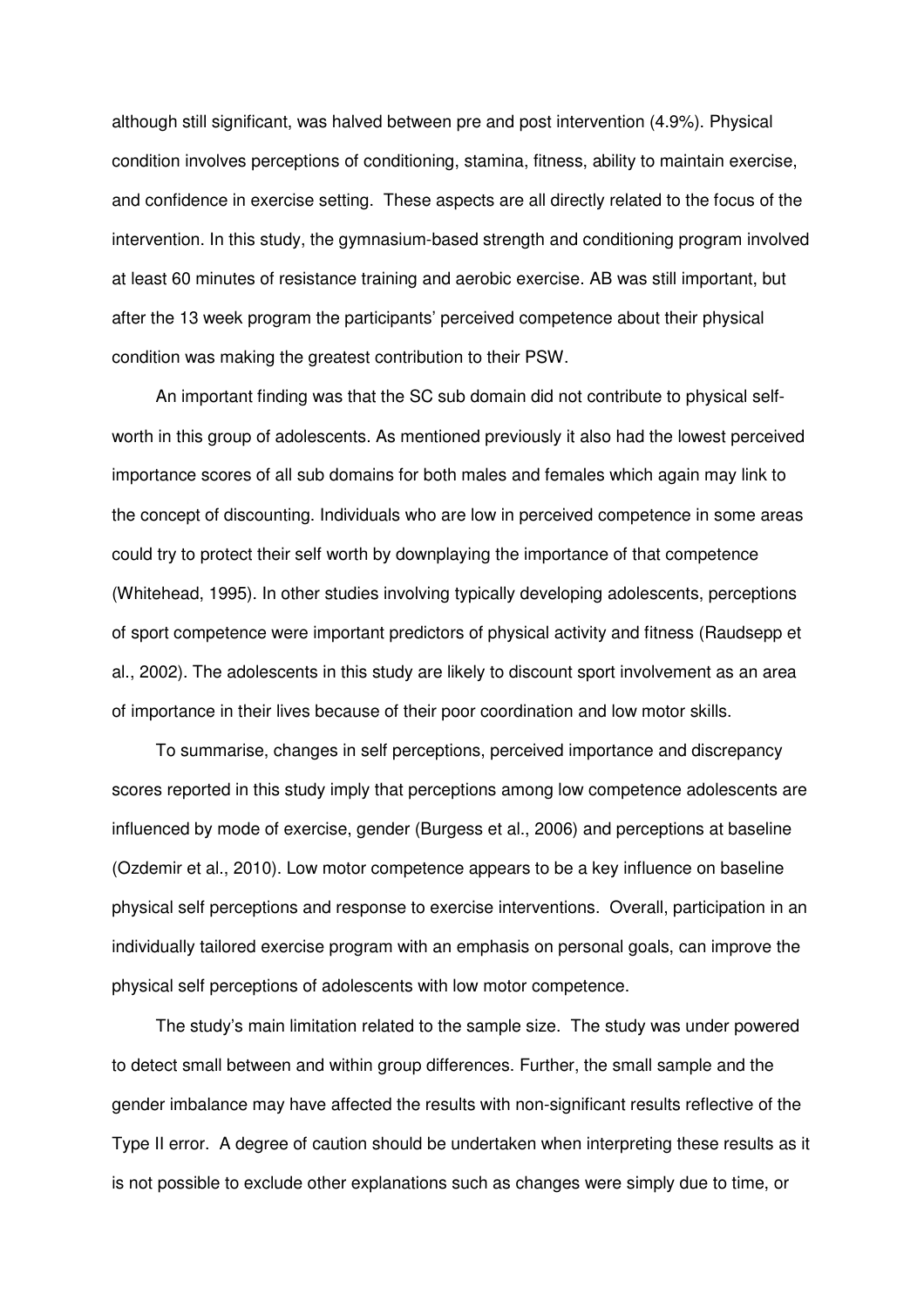the positive exercise environment. Future research should explore the mechanisms underlying the observed changes. Despite this, some important trends emerged and we report for the first time how an exercise intervention impacted on the physical self perceptions in adolescents with poor motor coordination and how these may differ between males and females. We chose to report the data separately for males and females as Fox (1990) recommended that the PSPP analyses should be undertaken in this way. The AMPitup Program is ongoing with the capacity to the increase sample size over time with new participant enrolments. It would be valuable to include a control group of adolescents with low motor competence for future comparisons of changes in self perceptions.

A strength of the study is the evidence that the self-perceptions of adolescents with movement difficulties can be changed if they have access to an effective exercise intervention in a supportive exercise setting. To our knowledge this has not been previously reported.

#### **5. Conclusions**

Physical self-perceptions are important drivers of level of engagement in physical activity and the many associated health benefits. Changes in some physical self perceptions in adolescents with low motor competence, particularly males, can be facilitated by an individually tailored intervention in a supportive environment that focuses on fitness and strength, and that these can occur after a relatively short period of time.

#### **6. Acknowledgements**

We would like to thank the families and in particular the participants of the AMPitup program for their ongoing support and enthusiasm. In particular we would like to acknowledge the contribution and wisdom of Dr Dawne Larkin (deceased) to this program and paper. Forever missed.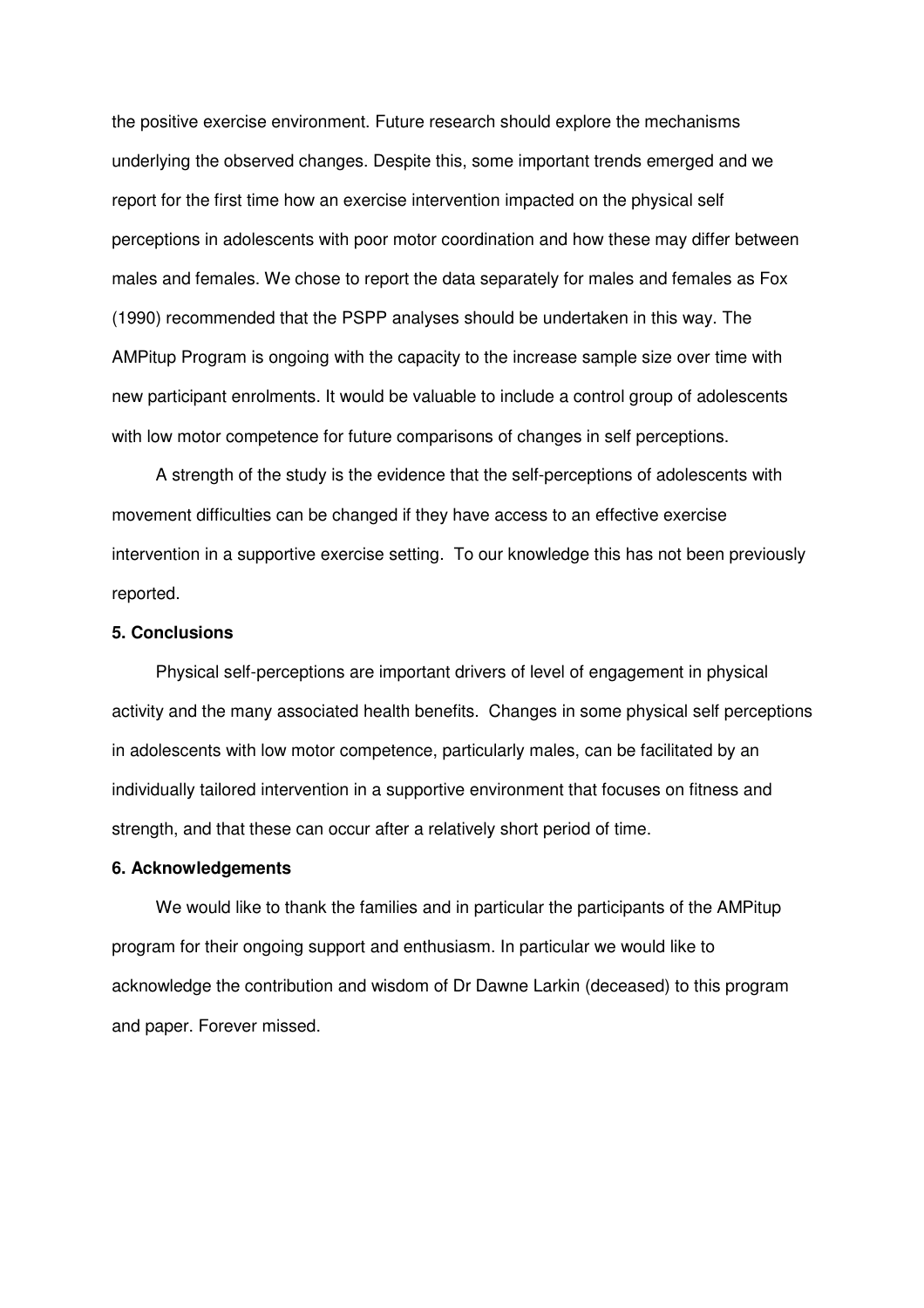### **References**

- APA. (2013). Diagnostic and statistical manual of mental disorders (DSM-5) (5th ed.). Arlington, VA: American Psychiatric Assocation.
- Barnett, A. L., Dawes, H., & Wilmut, K. (2013). Constraints and facilitators to participation in physical activity in teenagers with Developmental Co-ordination Disorder: an exploratory interview study Constraints and facilitators to participation in physical activity in DCD. Child : Care, Health & Development, 39(3), 393-403. doi: 10.1111/j.1365-2214.2012.01376.x
- Blank, R., Smits-Engelman, B., Polatajko, H., & Wilson, P. (2012). European Academy for Childhood Disability (EACD): Recommendations on the definition, diagnosis and intervention of developmental coordination disorder. Developmental Medicine & Child Neurology, 54, 54-93. doi: 10.1111/j.1469-8749.2011.04171.x
- Burgess, G., Grogan, S., & Burwitz, L. (2006). Effects of a 6-week aerobic dance intervention on body image and physical self-perceptions in adolescent girls. Body Image, 3(1), 57-66. doi: http://dx.doi.org/10.1016/j.bodyim.2005.10.005
- Caeyenberghs, K., Tsoupas, J., Wilson, P. H., & Smits-Engelsman, B. C. (2009). Motor imagery development in primary school children. Developmental Neuropsychology, 34(1), 103-121. doi: 10.1080/87565640802499183
- Cairney, J., Hay, J. A., Faught, B. E., & Hawes, R. (2005). Developmental coordination disorder and overweight and obesity in children aged 9-14y. International Journal of Obesity, 29, 369-372.
- Cairney, J., Rigoli, D., & Piek, J. (2013). Developmental coordination disorder and internailizing problems in children: The environmental stress hypothesis elaborated. Developmental Review, 33, 224-238. doi: 10.1016/j.dr.203.07.002
- Cantell, M. H., Smyth, M. M., & Ahonen, T. P. (1994). Clumsiness in adolescence: Educational, motor and social outcomes of motor delay detected at 5 years. Adapted Physical Activity Quarterly, 11, 115-129.
- Chia, L. C., Guelfi, K. J., & Licari, M. K. (2010). A comparison of the oxygen cost of locomotion in children with and without developmental coordination disorder. Developmental Medicine and Child Neurology, 52, 251-255. doi: 10.1111/j.1469- 8749.2009.03392.x
- Cratty, B. J. (1994). Clumsy child syndromes: Descriptions, evaluation and remediation. Chur, Switzerland: Harwood academic publishers.
- Crocker, P. R. E., Eklund, R. C., & Kowalski, K. C. (2000). Children's physical activity and physical self-perceptions. Journal of Sports Science, 18, 383-394. doi: 10.1080/02640410050074313
- Daley, A., & Buchanan, J. (1999). Aerobic dance and physical self perceptions in female adolescents: Some implications for physical education. Research Quarterly for Exercise and Sport, 70, 196-200.
- Daley, A. J. (2002). Extra-curricular physical activities and physical self-perceptions in British 14-15-year-old male and female adolescents. European Physical Education Review, 8(1), 37-49.
- Davis, C. (1997). Body image, exercise and eating behaviours. In K. R. Fox (Ed.), The physical self: From motivation to wellbeing (pp. 143-174). Champaign, IL. : Human Kinetics.
- Duda, J. L., Chi, L., Newton, M., Walling, M., & Catley, D. (1995). Task and ego orientation and intrinsic motivation in sport. International Journal of Sport Psychology, 26, 40-63.
- Ecklund, R., & Bianco, T. (2000). Social physique anxiety and physical activity among adolescents. Reclaiming Children and Youth, 9(3), 139-142.
- Fox, K. R. (1990). The physical self-perception profile manual. De Kalb IL: Northern Illinois University.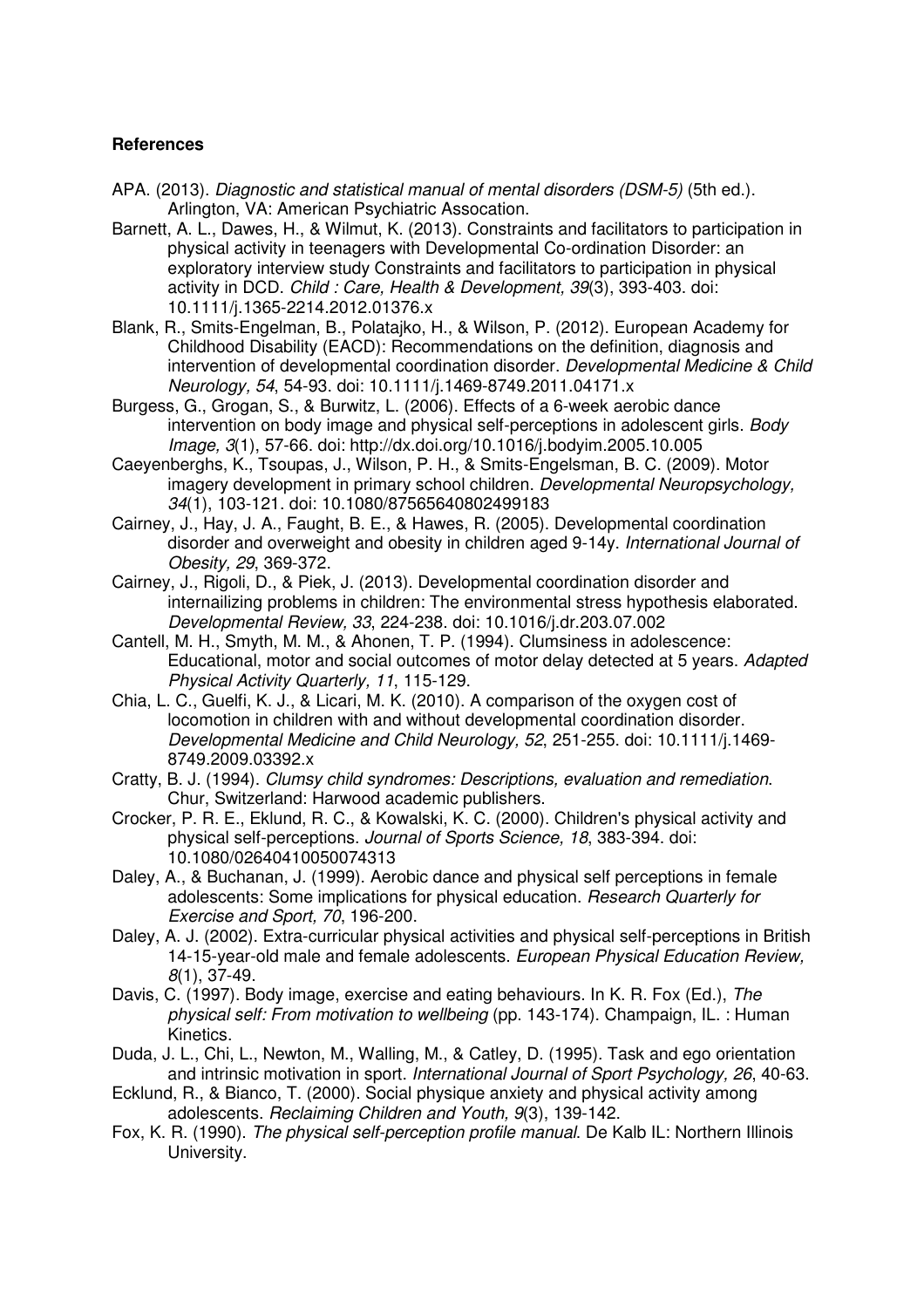- Fox, K. R. (1997). The physical self and processes in self esteem development. In K. R. Fox (Ed.), The physical self: From motivation to well being (pp. 111-139). Champaign, IL: Human Kinetics.
- Fox, K. R. (1997). The physical self: From motivation to well-being. Champaign, IL: Human Kinetics.
- Fox, K. R. (2000). Self-esteem, self-perceptions, and exercise. International Journal of Sport and Exercise Psychology, 31, 228-240.
- Fox, K. R., & Corbin, C. B. (1989). The physical self-perception profile: Development and preliminary validation. Journal of Sport and Exercise Psychology, 11, 408-430.
- Hagger, M. S., Asçi, F. H., & Lindwall, M. (2004). A Cross-Cultural Evaluation of a Multidimensional and Hierarchical Model of Physical Self-Perceptions in Three National Samples1. Journal of Applied Social Psychology, 34(5), 1075-1107. doi: 10.1111/j.1559-1816.2004.tb02584.x
- Hands, B., & Larkin, D. (2006). Physical fitness of children with motor learning difficulties. European Journal of Special Needs Education, 21(4), 447-456.
- Hands, B., Larkin, D., Parker, H., Straker, L., & Perry, M. (2009). The relationship among physical activity, motor competence and health-related fitness in 14-year-old adolescents. Scandinavian Journal of Medicine and Science in Sports, 18, 655-663. doi: 10.1111/j.1600-0838.2008.00847.x
- Hands, B., Larkin, D., & Rose, E. (2013). The psychometric properties of the McCarron Assessment of Neuromuscular Development as a longitudinal measure with Australian youth. Human Movement Science, 32(0), 485-497. doi: http://dx.doi.org/10.1016/j.humov.2013.02.007
- Harter, S. (1990). Causes, correlates, and the functional role of global self worth: A lifespan perspective. In R. J. Sternberg & J. Kolligian (Eds.), Competence considered (pp. 67- 97). New York: Vail-Ballou.
- Harter, S. (1999). The construction of the self: A developmental perspective. New York: The Guilford Press.
- Hayes, S. D., Crocker, P., & Kowalski, K. (1999). Gender differences in physical selfperceptions, global self-esteem and physical activity: Evaluation of the Physical Self Perception Profile Model. Journal of Sport Behaviour, 22(1), 1-14.
- Hoare, D., & Larkin, D. (1990). Assessment and classification using the MAND. International Journal of Neuroscience, 51, 114.
- Lindwall, M., & Lindgren, E.-C. (2005). The effects of a 6-month exercise intervention programme on physical self-perceptions and social physique anxiety in nonphysically active adolescent Swedish girls. Psychology of Sport and Exercise, 6(6), 643-658. doi: http://dx.doi.org/10.1016/j.psychsport.2005.03.003
- Lloyd, J., & Fox, K. (1992). Achievement goals and motivation to exercise in adolescent girls: A preliminary intervention study. British Journal of Physical Education Research Supplement, 11, 12-16.
- Losse, A., Henderson, S. E., Elliman, D., Hall, D., Knight, E., & Jongmans, M. (1991). Clumsiness in children - do they grow out of it? A 10-year follow-up study. Developmental Medicine & Child Neurology, 33, 55-68.
- Lubans, D., Aguiar, E. J., & Caliister, R. (2010). The effects of free weights and elastic tubing resistance training on physical self-perception in adolescents. Psychology of Sport and Exercise, 11, 497-504. doi: 10.1016/j.psychsport.2010.06.009
- Mandich, A. D., Polatajko, H. J., & Rodger, S. (2003). Rites of passage: Understanding participation of children with developmental coordination disorder. Human Movement Science, 22, 583-595.
- Marsh, H. W. (1990). A multidimensional, hierarchal model of self concept: Theoretical and empirical justification. Educational Psychology Review, 76, 940-956.
- McCarron, L. T. (1997). McCarron Assessment of Neuromuscular Development (3rd ed.). Dallas, TX: McCarron-Dial Systems Inc.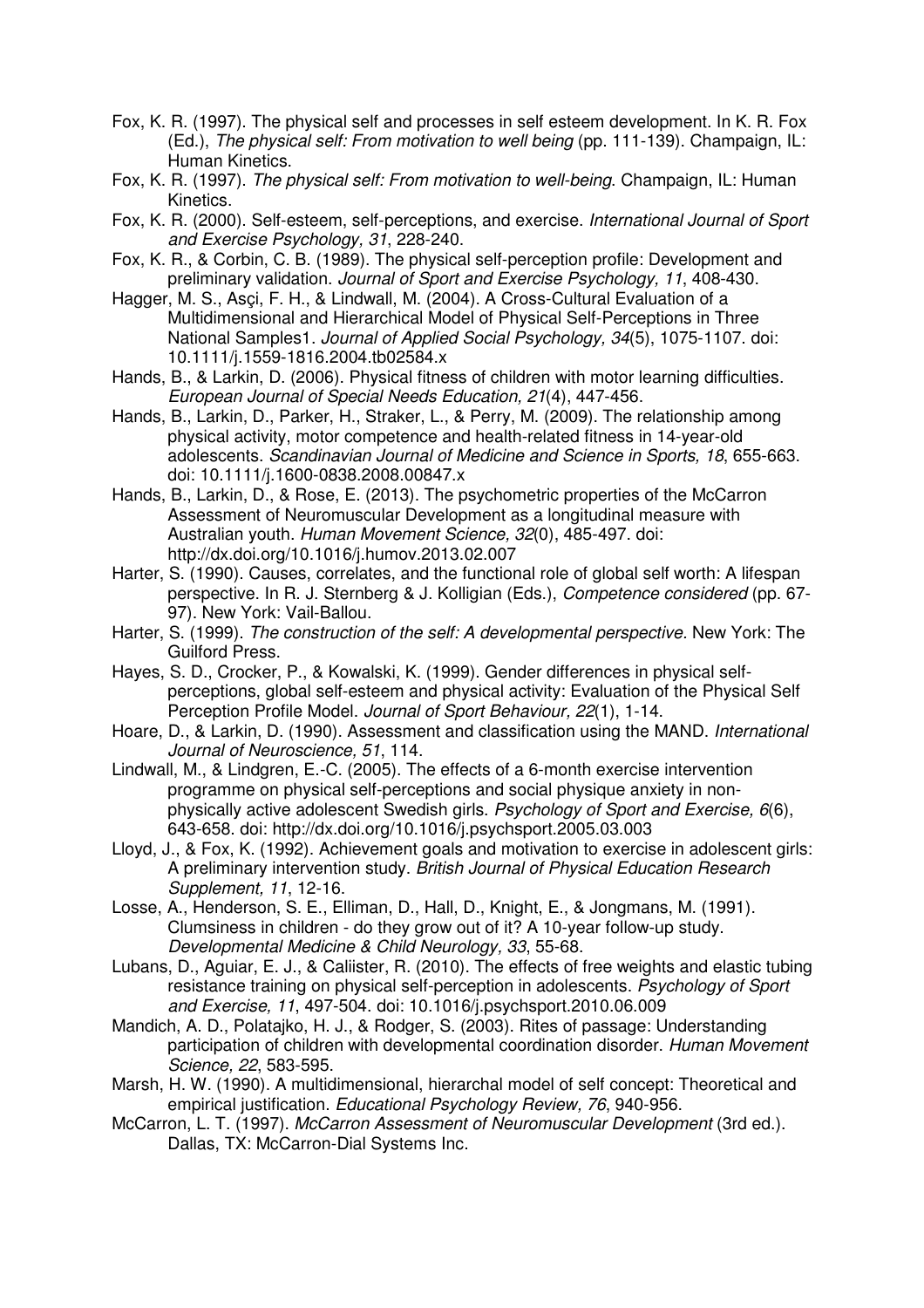- Missiuna, C., Gaines, R., Soucie, H., & McLean, J. (2006). Parental questions about developmental coordination disorder: A synopsis of current evidence. Paediatrics and Child Health,, 11(8), 507-551.
- O'Beirne, C., Larkin, D., & Cable, T. (1994). Coordination problems and anaerobic performance in children. Adapted Physical Activity Quarterly, 11, 141-149.
- Ozdemir, R. A., Celik, O., & Asci, F. (2010). Exercise interventions and their effects on physical self perceptions of male university students. International Journal of Psychology, 45(3), 174-181. doi: 10.1080/0020759090343750
- Piek, J. P., Barrett, N. C., Allen, L. S., Jones, A., & Louise, M. (2005). The relationship between bullying and self-worth in children with movement coordination problems. British Journal of Educational Psychology, 75, 453-463.
- Piek, J. P., Dawson, L., Smith, L. M., & Gasson, N. (2008). The role of early fine and gross motor development on later motor and cognitive ability. Human Movement Science, 27, 668-681.
- Piek, J. P., Rigoli, D., Pearsall-Jones, J. G., Martin, N. C., Hay, D. A., Bennett, K. S., & Levy, F. (2007). Depressive symptomatology in child and adolescent twins with Attention-Deficit Hyperactivity Disorder and/or Developmental Coordination Disorder. Twin Research and Human Genetics, 10(4), 587-596.
- Raudsepp, L., & Liblik, R. (2002). Relationship of perceived and actual motor competence in children. Perceptual & Motor Skills, 94(3), 1059-1070.
- Raudsepp, L., Liblik, R., & Hannus, A. (2002). Children's and adolescents' physical selfperceptions as related to moderate to vigorous physical activity and physical fitness. Pediatric Exercise Science, 14, 97-106.
- Raynor, A. (2001). Strength, power and coactivation in children with developmental coordination disorder. Developmental Medicine and Child Neurology, 43(10), 676- 684. doi: 10.1017/S0012162201001220
- Rose, E., Larkin, D., & Berger, B. G. (1997). Coordination and gender influences on the perceived competence of children. Adapted Physical Activity Quarterly, 14, 210-221.
- Schneider, M., Dunton, G. F., & Cooper, D. M. (2008). Physical activity and physical selfconcept among sedentary adolescent females: An intervention study. Psychology of Sport and Exercise, 9(1), 1-14. doi:

http://dx.doi.org/10.1016/j.psychsport.2007.01.003

- Shavelson, R. J., Hubner, J. J., & Stanton, G. C. (1976). Self-concept: Validation of construct interpretations. Reviews of Educational Research, 46, 407-441.
- Sigurdsson, E., Os, J. V., & Fombonne, E. (2002). Are impaired childhood motor skills a risk factor for adolescent anxiety? Results from the 1958 U.K. birth cohort and the National Child Development Study. The American Journal of Psychiatry, 159(6), 1044-1046.
- Skinner, R. A., & Piek, J. P. (2001). Psychosocial implications of poor motor coordination in children and adolescents. Human Movement Science, 20(1-2), 73-94. doi: 10.1016/S0167-9457(01)00029-X
- Smyth, M. M., & Anderson, H. (2000). Coping with clumsiness in the school playground: Social and physical play in children with coordination impairments. British Journal of Developmental Psychology, 18, 389-413.
- SPSS. (2008). Statistical Package for Social Sciences for Windows (Version 20). Chicago, IL: SPSS.
- Stice, E., Shaw, H., & Marti, C. N. (2006). A meta-analytic review of obesity prevention programs for children and adolescents: The skinny on interventions that work. Psychological Bulletin, 132(5), 667-691. doi: 10.1037/0033-2909.132.5.667
- Swain, J. (2000). The money's good, the fame's good, the girl's are good: The role of playground football in the construction of young boys' masculinity in a junior school. British Journal of Sociology of Education, 21, 95-109.
- Tan, S. K., Parker, H. E., & Larkin, D. (2001). Concurrent validity of motor tests used to identify children with motor impairment. Adapted Physical Activity Quarterly, 18(2), 168-182.